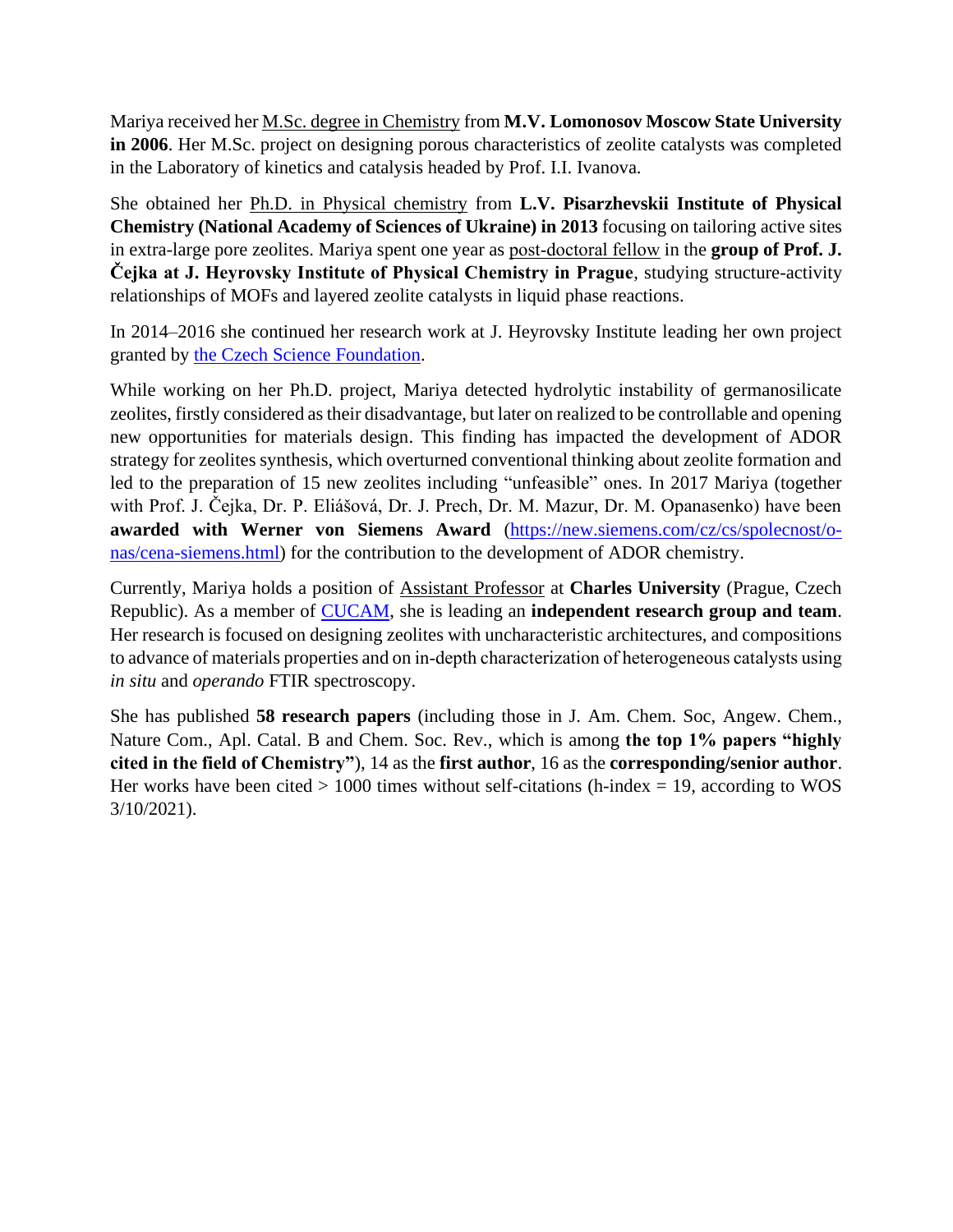#### • **EDUCATION**

- 2013 **Ph.D. in physical chemistry** (Supervisor: O. Shvets, Ph.D.) Department of Porous Substances and Materials, L.V. Pisarzhevsky Institute of Physical Chemistry, National Academy of Sciences of Ukraine /Ukraine
- 2006 **Master in chemistry** (with honours, Supervisor: E. Knyazeva, Ph.D.) Chemistry Department, M.V. Lomonosov Moscow State University / Russian Federation

# **CURRENT POSITION**

#### 2019 – **Assistant Professor**

Department of Physical and Macromolecular chemistry, Faculty of Science, Charles University / Czechia

#### • **PREVIOUS POSITIONS**

#### 2017 – 2019 **Assistant Professor** (**0.5**)

Department of Physical and Macromolecular chemistry, Faculty of Science, Charles University / Czechia

*In 2017 I was invited to join the nascent Charles University Centre of Advanced Materials (CUCAM) aimed at "developing the science and the human capital at Charles University" [\(http://cucam.cuni.cz/\)](http://cucam.cuni.cz/) and accepted a part-time position of Assistant Professor at Charles University. At that time, my workload at J. Heyrovsky Institute of Physical Chemistry decreased to 0.5 and I took this occasion to try myself in the role of student supervisor and lecturer. In 2019, after finishing the project I was working on, I retired from J. Heyrovsky Institute of Physical Chemistry and took a full-time position as Assistant Professor at Charles University.*

## 2017 – 2019 **Research assistant** (**0.5**)

Department of Synthesis and Catalysis, J. Heyrovsky Institute of Physical Chemistry, Academy of Sciences of the Czech Republic / Czechia

- 2014 2017 **Research assistant** Department of Synthesis and Catalysis, J. Heyrovsky Institute of Physical Chemistry, Academy of Sciences of the Czech Republic / Czechia
- 2013 2014 **Postdoctoral researcher** (the group of Prof. J. Čejka) Department of Synthesis and Catalysis, J. Heyrovsky Institute of Physical Chemistry, Academy of Sciences of the Czech Republic / Czechia

## • **FELLOWSHIPS AND AWARDS**

- 2021 **Learned Society of the Czech Republic Young Scientist Award** [\(https://www.learned.cz/cz/oceneni/nositele-cen-ucene-spolecnosti/nositele-cen](https://www.learned.cz/cz/oceneni/nositele-cen-ucene-spolecnosti/nositele-cen-za-rok-2021.html)[za-rok-2021.html](https://www.learned.cz/cz/oceneni/nositele-cen-ucene-spolecnosti/nositele-cen-za-rok-2021.html) ) for significant scientific contribution to the design of zeolitic materials (**awarded annually to 1-2 junior scientists)**
- 2020 **Dean's Award** [\(https://www.natur.cuni.cz/fakulta/aktuality/dekan-fakulty-prof](https://www.natur.cuni.cz/fakulta/aktuality/dekan-fakulty-prof-jiri-zima-ocenil-nejlepsi-absolventy-a-mlade-vedecke-pracovniky-za-rok-2020)[jiri-zima-ocenil-nejlepsi-absolventy-a-mlade-vedecke-pracovniky-za-rok-2020\)](https://www.natur.cuni.cz/fakulta/aktuality/dekan-fakulty-prof-jiri-zima-ocenil-nejlepsi-absolventy-a-mlade-vedecke-pracovniky-za-rok-2020) for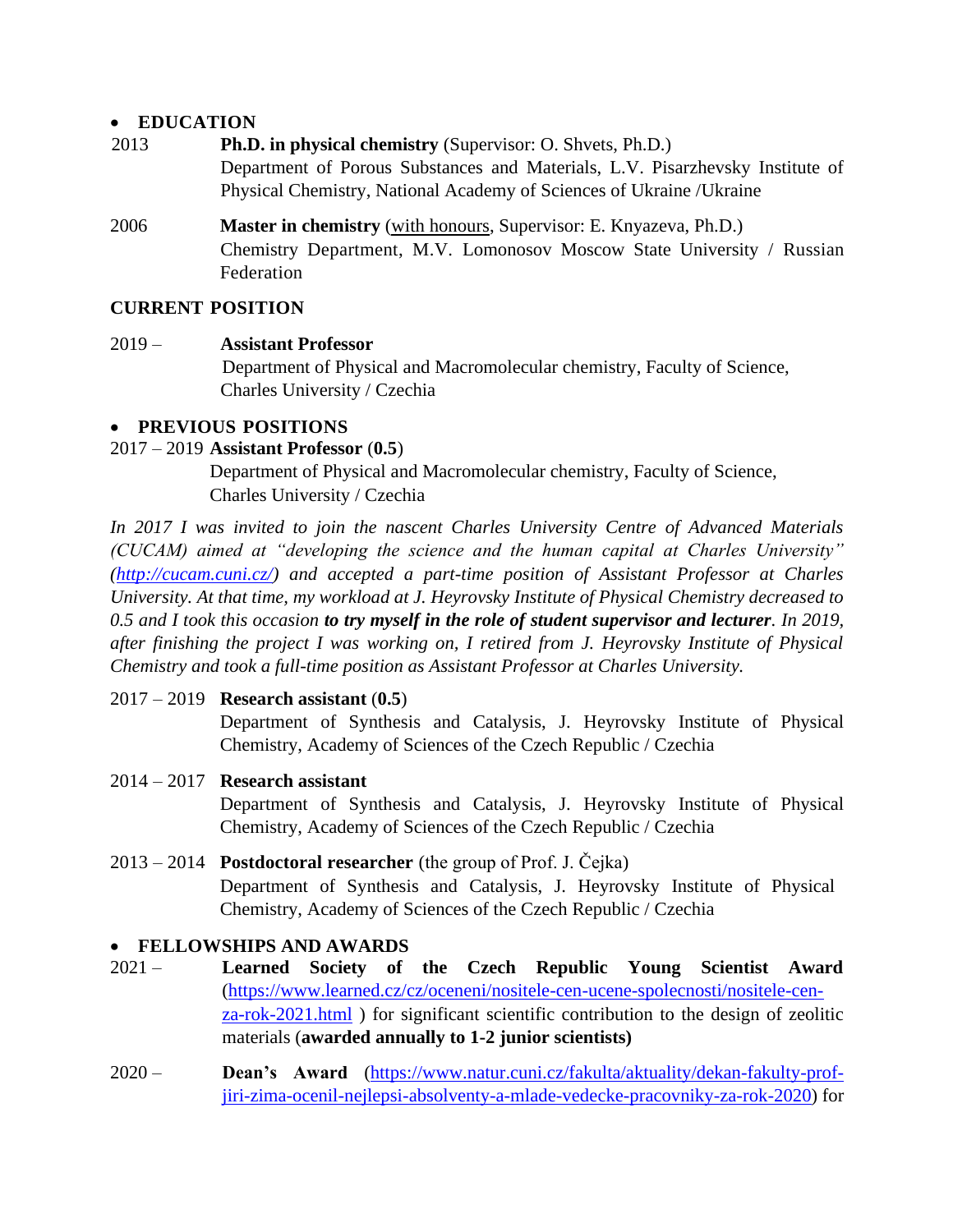young academic for remarkable contribution to research and pedagogical activity at Charles University, Faculty of Science (**awarded annually to the best young academic** of the Faculty of Science at Charles University)

2017 – **Werner von Siemens Award** [\(https://www.universitas.cz/aktuality/310-siemens](https://www.universitas.cz/aktuality/310-siemens-ocenil-inovace-diplomove-prace-zeny-ve-vede-i-prekonavani-prekazek)[ocenil-inovace-diplomove-prace-zeny-ve-vede-i-prekonavani-prekazek](https://www.universitas.cz/aktuality/310-siemens-ocenil-inovace-diplomove-prace-zeny-ve-vede-i-prekonavani-prekazek) ) for the contribution to the development of ADOR chemistry (together with Prof. J. Čejka, Dr. P. Eliášová, Dr. J. Prech, Dr. M. Mazur, Dr. M. Opanasenko)

#### • **SUPERVISION OF GRADUATE STUDENTS AND POSTDOCTORAL FELLOWS**

- 2014 2015 Visiting associate Francisca S. de O. Ramos (University of Campinas / Brazil). Under my supervision, Francisca has studied the performance of different catalysts in liquid-phase reactions to explore potential of zeolites for fine chemicals synthesis. As a result, **two joint articles** have been published in *Catal. Tod. 2015, IF = 5.8* and *Catal. Sci. Tech. 2015, IF = 5.7*.
- 2015 2016 Visiting associate Jeong-Chul Kim (Institute for Basic Science / Republic of Korea). Under my supervision Jeong-Chul has mastered *in situ* FTIR spectroscopy to probe a surface chemistry of nanosponge hierarchical zeolites. The results have been published as a **joint article** in *ACS Catal. 2015, IF = 12.3.*
- 2017 2018 M.Sc. student Milada Teubnerová (University of Chemistry and Technology / Czechia). Project "*Infrared spectroscopy in analysis of isomorphously substituted zeolites*". After her successful defense and graduation, Milada started her PhD in the **group of Professor Kleist** [\(http://www.nanocat.rub.de/mitarbeiter/teubnerova/index.html.de\)](http://www.nanocat.rub.de/mitarbeiter/teubnerova/index.html.de) at **Ruhr-Universität Bochum**.
- 2017 2018 Postdoctoral fellow Dr. Shashikant A. Kadam (J. Heyrovsky Institute of Physical Chemistry). Coming for postdoctoral stay, Shashikant was tasked to develop FTIR *operando* spectroscopy approach for establishing structure–activity relationships for catalysts designed in the group. Our 1-year collaboration, which started from the construction of *operando* set-up itself, has produced three high-profile publications in *Catal. Tod. 2018, IF = 5.8; J. Phys. Chem. C 2018, IF = 4.1* and *ACS Catal. 2019, IF = 12.3*.

After completing his postdoctoral stay in the Czech Republic, Shashikant started a new position in the **group of Prof. Iglesia** in the College of Chemistry, **University of California at Berkeley** [\(http://orcid.org/0000-0002-4298-4074](http://orcid.org/0000-0002-4298-4074) ).

2017 – 2021 Ph.D. student Jin Zhang (Charles University / Czechia). Project "*IR operando study of Alcohols-To-Hydrocarbons conversion over zeolites".* In 2019, the Grant Agency of Charles University has granted Jin with the **3-year student project** (total budget 32 000 EUR). In 2021, Jin successfully defended her thesis and was awarded with Ph.D. degree.

2019 – 2021 B.Sc. student Sidónia Molitorisová (Charles University / Czechia).